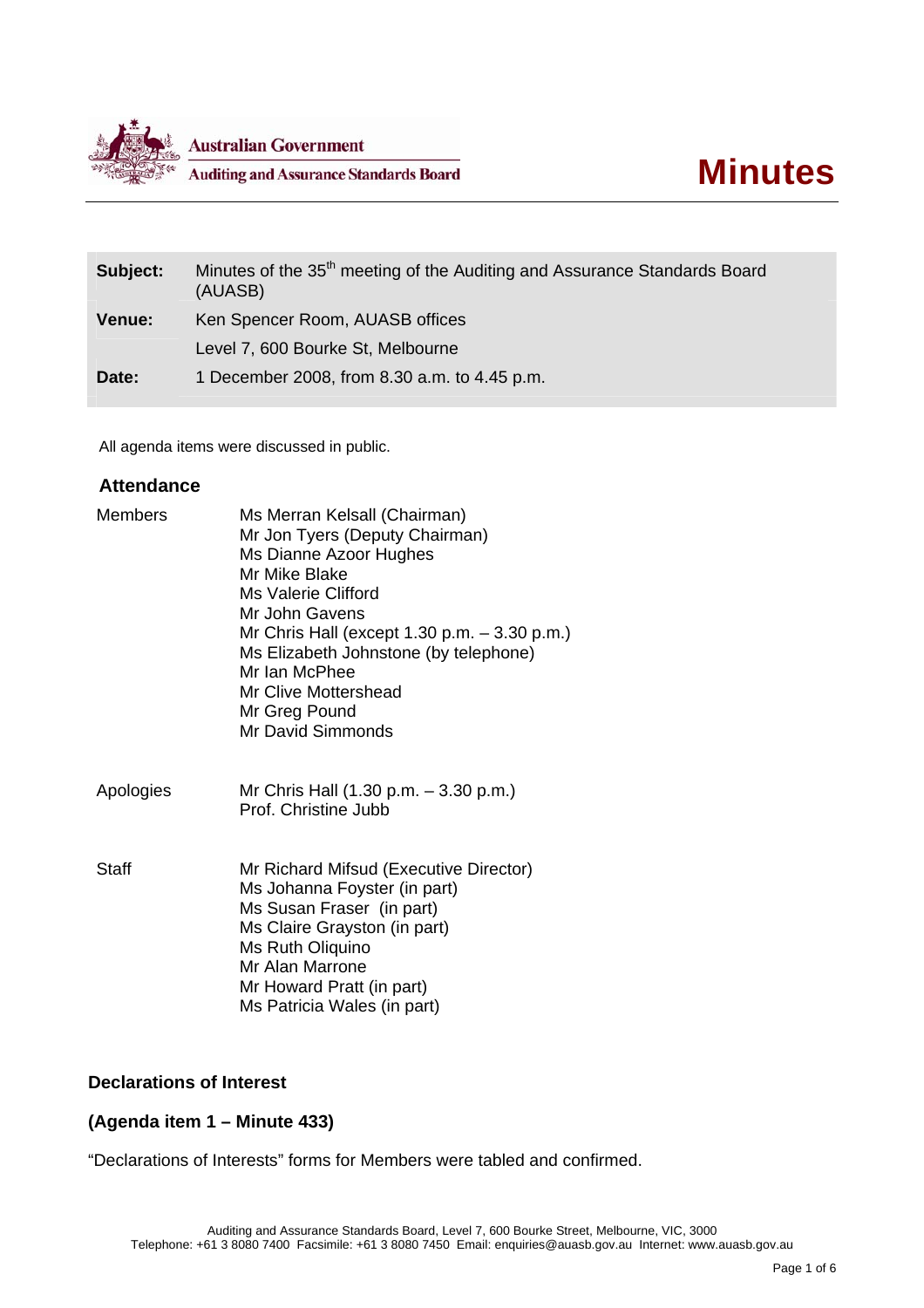Members have adopted the standing policy in respect of declarations of interest that a specific declaration will be made where there is a particular interest in an issue before the Board.

No declarations of interest in an issue before the AUASB were noted.

The Chairman acknowledged and thanked Mr Ian McPhee, whose second three year term as a board member of the AUASB concludes at the end of 2008, for his significant contribution to the work of the board.

## **Minutes**

### **(Agenda item 2 – Minute 434)**

The Board approved the minutes of the 34<sup>th</sup> meeting held 27-28 October 2008.

## **Matters Arising From Action Items Not Dealt With Elsewhere**

### **(Agenda item 3 – Minute 435)**

The status of matters arising brought forward from previous AUASB meetings not dealt with as separate agenda items was noted

### **Reports from AUASB Chairman and Corporate Matters**

### **(Agenda item 4 – Minute 436)**

- (a) The Chairman report on key meetings attended since the last meeting including:
	- FRC meeting 26 November 2008
	- FRC Nominations Committee 30 October 2008
	- Professional Standards Board NZ meeting 27 November 2008
	- ICAA re Australian replacement for SAS 72

The Chairman also participated in a panel at PwC for chairs of government Audit **Committees** 

(b) Planning for AUASB Consultative Meeting:

The format and key discussion items for the Consultative Meeting to be held 2 December 2008 were discussed by the Board.

### **IAASB Matters**

#### **(Agenda item 5 – Minute 437)**

- (a) The Board discussed key papers to be considered at the 8-12 December 2008 IAASB meeting, including:
	- Agenda Item 2: Control Deficiencies
	- Agenda Item 3: Agreeing the Terms of Audit Engagements
	- Agenda Item 4: Review of Clarified ISAs for Consistency
	- Agenda Item 5: Audit Considerations relating to an Entity Using a Third-Party Service **Organisation**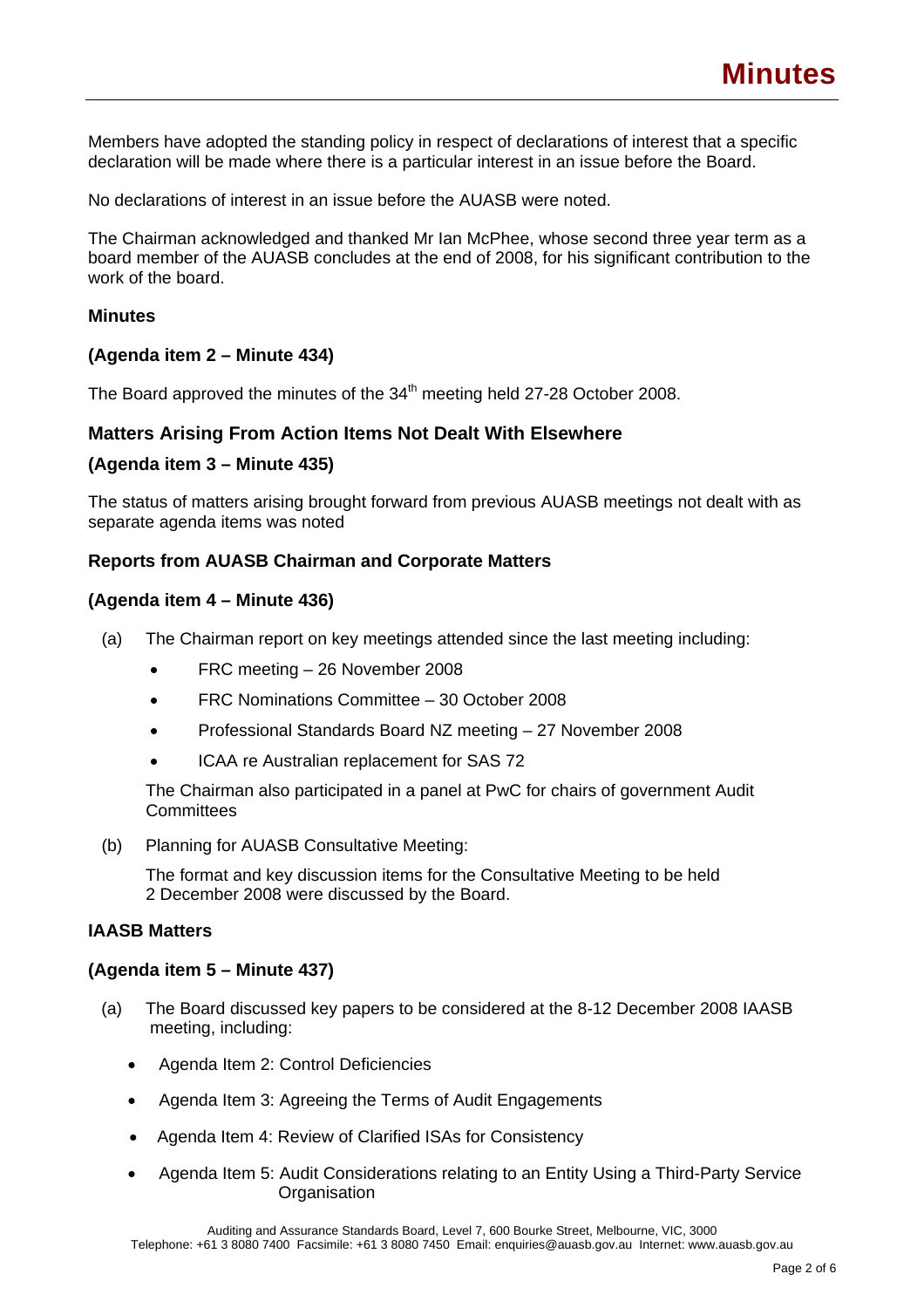- Agenda Item 6: Assurance on Carbon Emission Information
- Agenda Item 7: Service Organisations ASAE 3402
- (b) ISQC 1 *Quality Control for Firms that Perform Audits and Reviews of Financial Statements, and Other Assurance and Related Services Engagements* and ISA 220 *Quality Control for an Audit of Financial Statements.*

The Chairman noted that the FRC resolved to request that the APESB consider the impact on APES 320 if the AUASB were to issue ISQC 1.

(c) ISRE 2400 Consultation Paper – AUASB submission

The Board considered a draft submission on the ISRE 2400 *Consultation Paper* prepared by the staff sub-group of the Canadian, New Zealand and South African National Standard Setters.

The Board discussed the concept of "moderate" and "limited" assurance and reconfirmed its support for the absence of an amendment to the framework.

The Chairman requested the submission to include information on the AUASB's approach to, and issuance of, the ASRE suite of Standards.

(d) IAASB Task Force on Prospective Information

The board noted that Mr D Simmonds is a correspondent member on this task force.

The scope of this project is the development of requirements and application guidance on professional accountants' responsibilities with respect to assurance engagements on pro forma financial information included in prospectuses. This includes the type of assurance engagement, the procedures required to support the conclusion expressed, and the form and content of the assurance report.

# **ASA Redrafting**

## **(Agenda item 6 – Minute 438)**

#### (a) **Project Update:**

The Board received a progress report on the Clarity project, noting that the project is still on track for completion, as planned, by October 2009.

The Board was advised that all the reporting Standards (ASA 700 and ASA 800 series) will be presented at the 23-24 February 2009 AUASB meeting. This approach will facilitate review of this sub-group of related Standards.

# (b) **Revision of the Preamble to AUASB Standards**

The Board considered "version 2' of the interpretive working document. As requested at the October AUASB meeting, version 2 was drafted in "clarity" format and some material had been removed with the suggestion it would be included in the revised Foreword.

The Board was asked to consider the purpose of the document and discussed the interpretive matters that were considered necessary but that were not included elsewhere in the redrafted ASAs.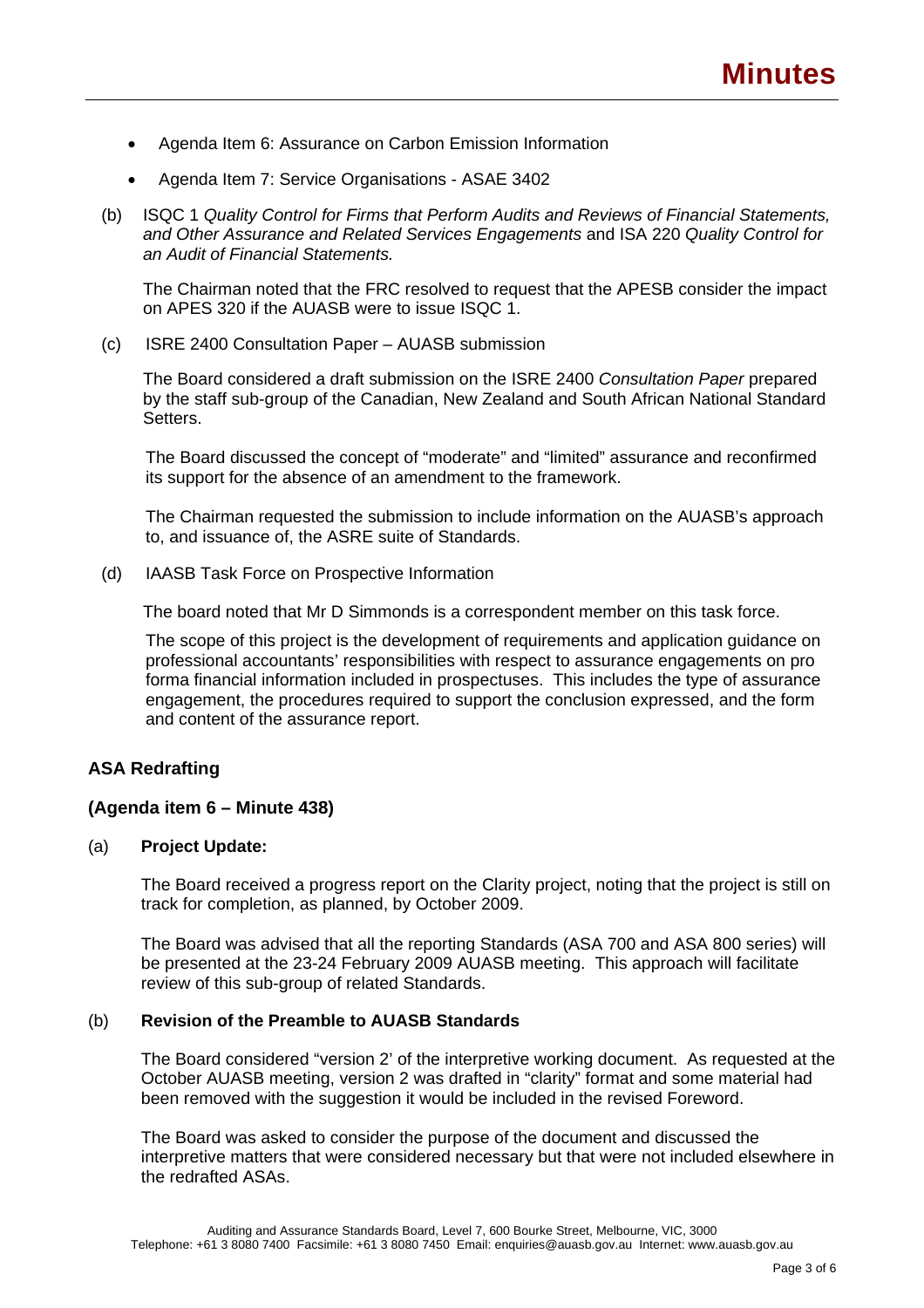The Board requested that "version 2" be put on hold for the time being, but to include the necessary matters, relating to the ASA Redrafting project, in a re-draft of the existing Preamble (ASA 100). Accordingly, version 3 will be brought to the 23-24 February 2009 AUASB meeting.

# **ASA Redrafting**

## **(Agenda item 7 – Minute 439)**

## **Approval of Group 1 Redrafted Auditing Standards – Clearance for Final Approval**

The Board considered a further draft of proposed standard ASA 260 *Communication with Those Charged with Governance*, which includes amendments relating to auditor independence.

The Board requested further amendments and the revised standard will be considered at the 23-24 February 2009 AUASB meeting.

# **ASA Redrafting**

### **(Agenda item 8 – Minute 440)**

### **Approval of Group 2 Redrafted Auditing Standards – Clearance for Final Approval**

In respect of the following proposed Auditing Standards the Board considered:

- comments received in respect of exposure drafts, and
- final draft versions in "Clarity" format:
	- (a) ASA 230 *Audit Documentation*
	- (b) ASA 300 *Planning an Audit of a Financial Report*
	- (c) ASA 540 *Audit of Accounting Estimates, Including Fair Value Accounting Estimates and Related Disclosures*
	- (d) ASA 560 *Subsequent Events*
	- (e) ASA 570 *Going Concern*
	- (f) ASA 600 *Audits of a Group Financial Report Including the Work of Component Auditors*

The Board requested amendments to the introduction and definition paragraphs of the proposed standard ASA 570. A revised draft of this standard will be further considered at the 23-24 February 2009 AUASB meeting.

The Board requested minor amendments to the other standards listed above, and agreed on clearance for final approval of these standards.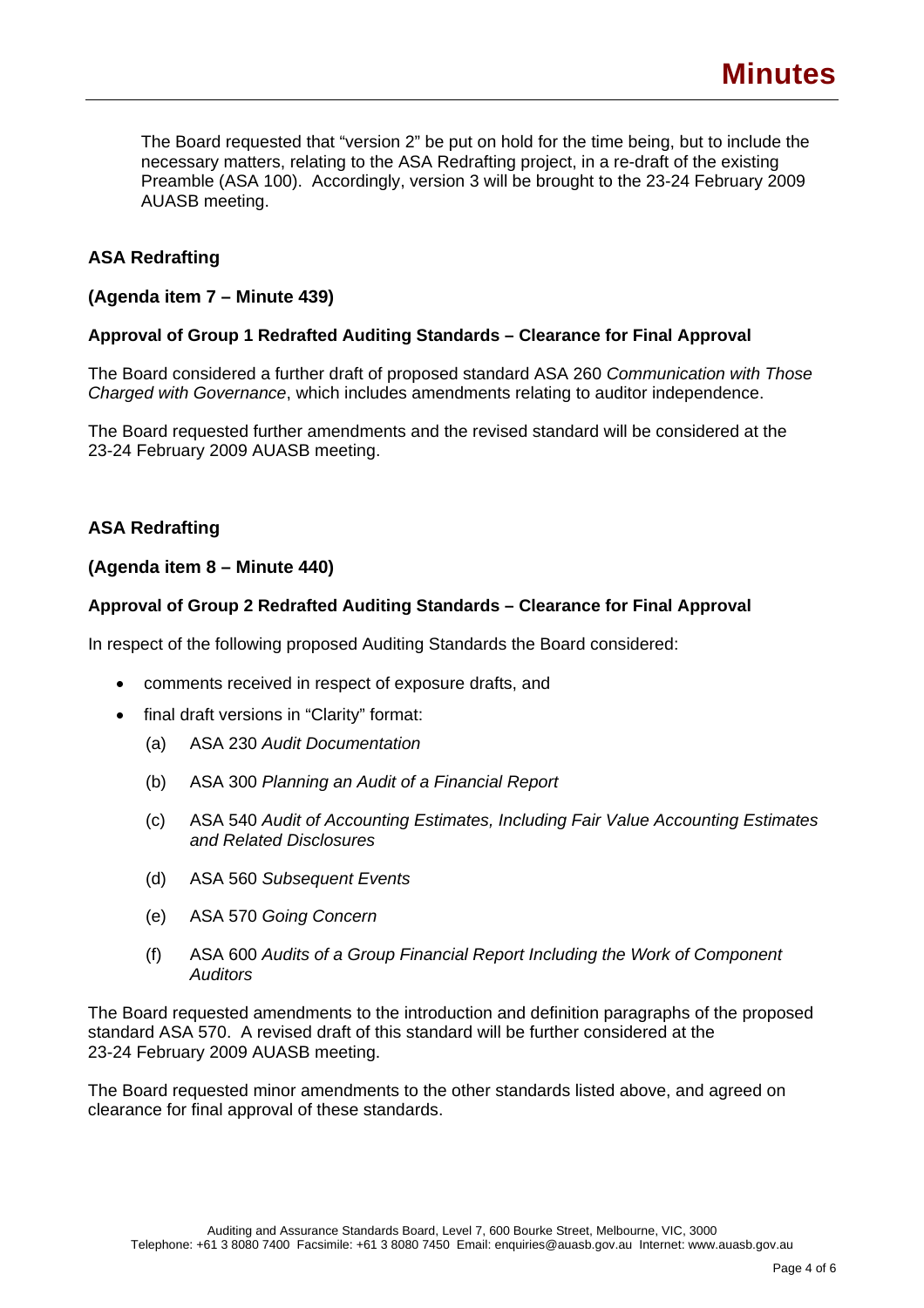# **ASA Redrafting**

# **(Agenda item 9 – Minute 441)**

## **Approval of Release of Group 4 Exposure Drafts:**

The Board considered draft versions, in "Clarity" format, of the following exposure drafts (EDs) of proposed revised Auditing Standards:

- (a) ED 23/08 ASA 200 *Audit Sampling*
- (b) ED 24/08) ASA 610 *Using the Work of Internal Auditors*

The Board approved the issue of these EDs, which will be released in early December with comments due by 23 January 2009.

### **Other Matters**

### **(Agenda Item 10 – Minute 442)**

## **(a) AGS 1008** *Audit Implications of Prudential Reporting Requirements for Authorised Deposit-taking Institutions (ADIs).*

The Board received an update on the project to develop and issue a new Guidance Statement to replace AGS 1008 Audit Implications of Prudential Reporting Requirements for Authorised Deposit-taking Institutions (ADIs).

APRA has issued its Draft Prudential Standard APS 310 *Audit and Related Matters,* together with a Discussion Paper *Audit Arrangements for ADIs,* for consultation purposes, and intends to issue a final APS 310 in late December 2008, to take effect on 1 January 2009.

A first draft of the proposed new Guidance Statement is planned to be tabled at the 23-24 February 2009 AUASB meeting for Board consideration and feedback.

### **(b) National Greenhouse and Energy Reporting (NGER) Act 2007 and Carbon Pollution Reduction Scheme - External Auditing Requirements**

The Board was provided with an update on matters relating to the Department of Climate Change on its "External Audit Consultation Paper".

Consultation with The Department of Climate Change is ongoing, and over the next few months, the AUASB will provide staff assistance to the Department to assist in the finalisation of auditing requirements under the NGER Scheme.

## **(c) Debenture Issuers – RG 69 Update**

ASIC has considered feedback from the AUASB and major accounting firms to determine amendments that may be necessary to the RG 69 auditor's report. A further revision of ASIC draft auditor's report is anticipated in mid December, for review and comment by the AUASB.